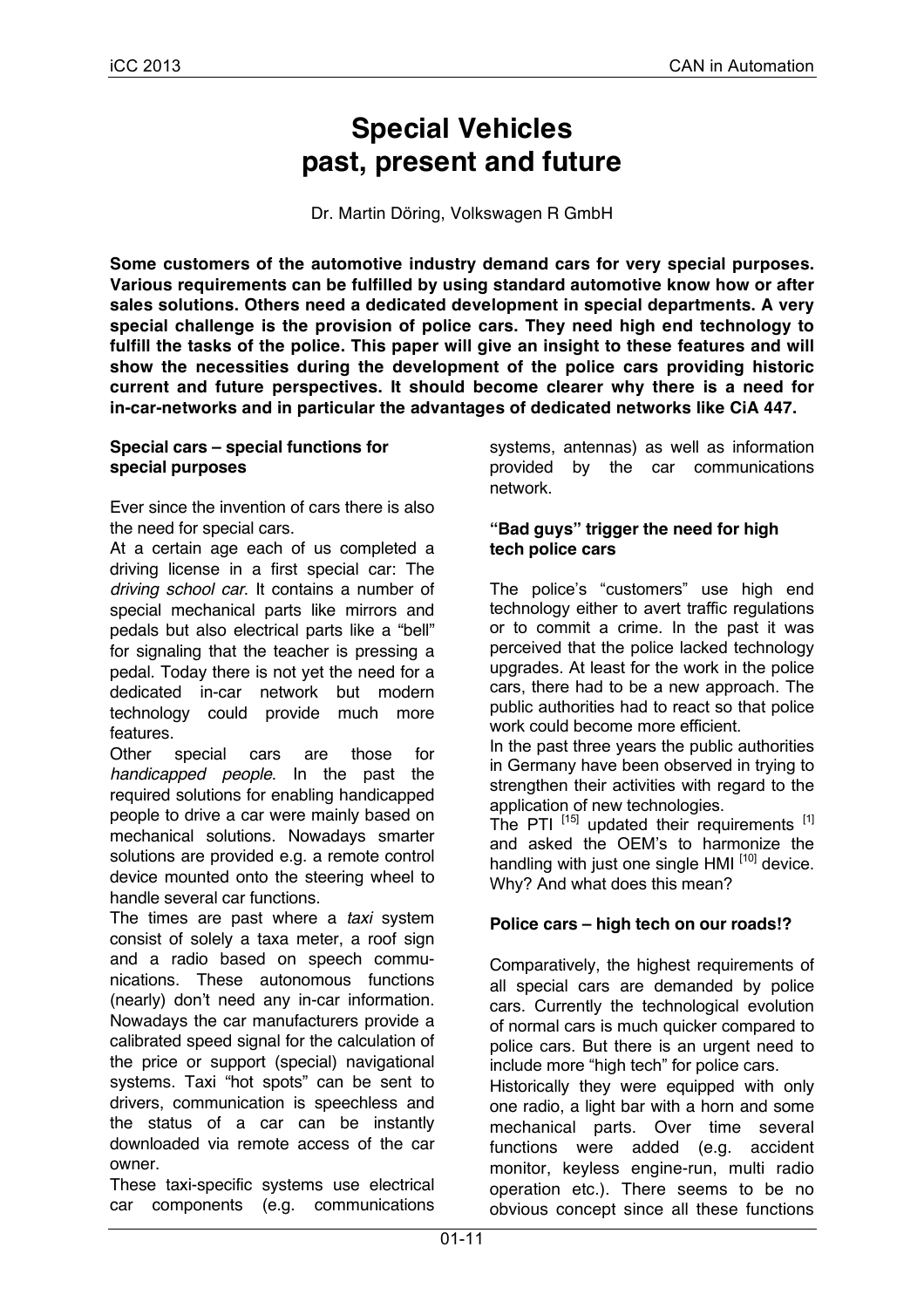were added on demand as isolated applications. Current police cars already have roughly 20 electrical based special functions.



*Figure 1: ~20 functions in a police car* 

Nearly all of these functions are provided by components offered by a limited number of different companies for the after sales market. These companies are sometimes very small but they provide smart solutions. Unfortunately the components and functions of the different companies rarely interact between each other.

There are dedicated buttons or switches for each function. Finally all these remain as isolated applications. The synergetic potential can obviously not be lifted this way!

In a first step some OEM's  $[14]$  like VW offered access to their car functions via the in car network (CAN). The resulting effect of this solution is naturally limited since this approach *hinders* the basic functions of the car.

For a number of use cases there is one dedicated large  $ECU$ <sup>[7]</sup> with a number of analog I/O interfaces. This ECU behaves as a kind of firewall to the series cars' architecture.

Unfortunately the flexibility of this architectural approach is quite limited. Each time when a connected component has to be changed, the central ECU has to be adapted too. As a consequence connecting many different components with after sales components is currently avoided. They remain as isolated functions.

Hence a blue light bar presently is connected to a dedicated light bar commander.

It is even worse that each of the different radio systems (up to 4 in one police car!) use separate control units. There is little space for the integration and in an alarm situation it might be difficult for policemen to recognize which requirements are needed in certain situations.

It should be obvious that innovations can only be integrated with a new universal architectural approach. Synergetic potential should be lifted to fulfill future requirements.

# **1 + 1 = far more than 2**

The idea: Let's have a more detailed look at recent developments of brake systems. In the past there was an innovation called ABS  $[2]$  which made the car safer in an emergency brake situation. An isolated sensor with a controller prevented each wheel not locking-up anymore.

In the next step the database was broadened by connecting the same brakesensor-signals via a CAN  $[4]$  system. The results included; an ESC  $^{[8]}$ , an ASR  $^{[3]}$  a hill holder function and more resulting from the use of the synergetic potential. This evolution continues and has not ended yet.

The same approach should be used in the development of police cars.

The key point is to interconnect the data of all isolated applications. This leads to a broad database where function A could use the data of function B and the result could be used by establishing a new function C.

As mentioned before the series car communication and their systems shall not be influenced at all. Therefore in 2012 Volkswagen decided to keep the "firewall" ECU called MFG  $[11]$  and to add a dedicated special network. CANopen CiA 447 seemed to be the solution. We need to fix this together…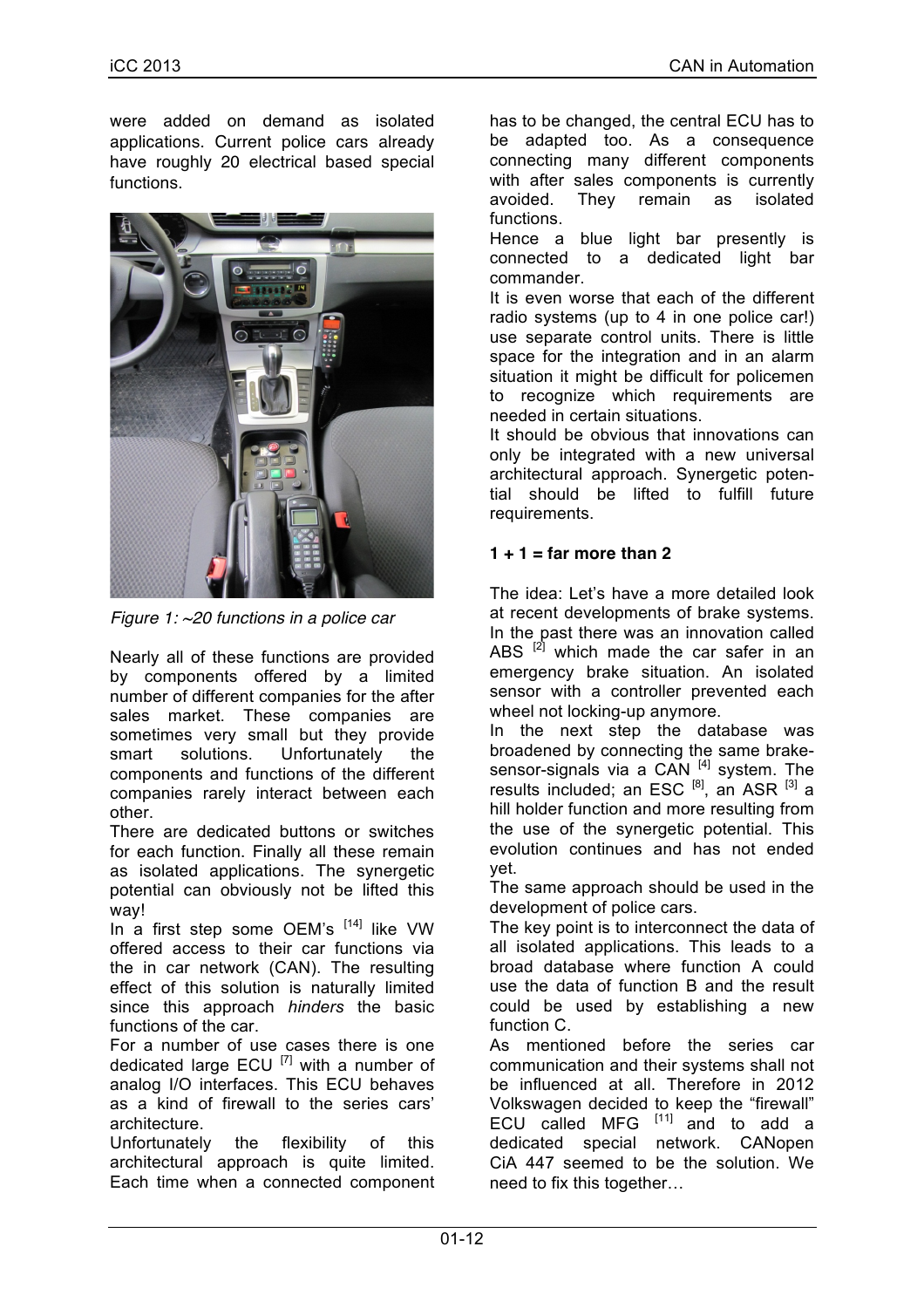# **CiA 447 – How to handle this challenge**

On the way to CiA 447 two very different tasks had to be completed – identification and realization.

The first task was to identify whether or not there is a need of the introduction of the CiA 447 network at all.

Hence Volkswagen took a handful of welleducated engineers. They made a functional analysis and it became clear that by following the current approach (isolated functions) the upcoming needs of the market cannot be fulfilled. They analyzed the database of the existing isolated functions and by this they got a clear picture of the synergetic potential.

They became aware that this would allow the creation of new functions for which only a few architectural changes had to be added. With this knowledge from a technical perspective management made the decision to introduce the CANopen CiA 447 and to introduce the architectural changes.

With this decision the second task was started – the realization. Several questions had to be answered:

#### *Technology*

Is the CiA 447 already fit for the future?

What does it mean for the partners to make their products CiA 447 proof?

# *Partners*

What is the benefit of the after sales partners to cooperate in the future?

#### *Functionality*

Which features do customers need in the near and far future?

What can be offered with the new database?

Is it possible to use the existing in car structure (network) and how?

#### *Components*

What would be the architecture?

#### *Handling*

How can we handle all these new functions?

#### **Technology – Evolution or Revolution?**

In October 2011 Volkswagen announced at a meeting of the "CANopen TF police" to introduce the CiA 447 from the next Golf on. Starting with this car each device in the Volkswagen police cars would communicate via CiA 447. Other special cars would follow.

The partners in the consortium communicated an immediate response. The OEM's mentioned all the problems which could possibly occur whereas the after sales partners perceived substantial chances and were ready for this step.

With hindsight it can today be said that both parties were absolutely right.

The experience gained since the startup project "SFA" [<sup>16]</sup> revealed that some innovations work perfectly from the first minute on while other already well-known functions were not able to be integrated into the new architecture at all.

It was clear that a necessary step to make the SFA successful would be to harmonize the CiA 447 data matrix. A data analysis completed with key partners (blue light bars, radio, video) and missing signals provided to the next release (V2.0) of the CiA 447. The goal was to minimize the company specific data. Only those signals which were needed for company-unique functions were allowed to differ from the standard. Those signals which mean the same function but in different devices from different companies (e.g. blue light in the roof bar) would be harmonized. This allows the interaction of different devices and also the replacement of those devices offered by different companies, e.g. the blue light bars.

The fulfillment of a multi-supplier strategy is a fundamental key to the acceptance of the SFA system by customers. Even within the relatively small police car market customers have very special and widely diverging demands. Thus each partner included the CiA 447 protocol.

During the development it became clear that the stability of the whole system benefits from the CiA 447. In the past when a device had a problem with its active/sleep modes it strived to remain active even in demanded sleep mode.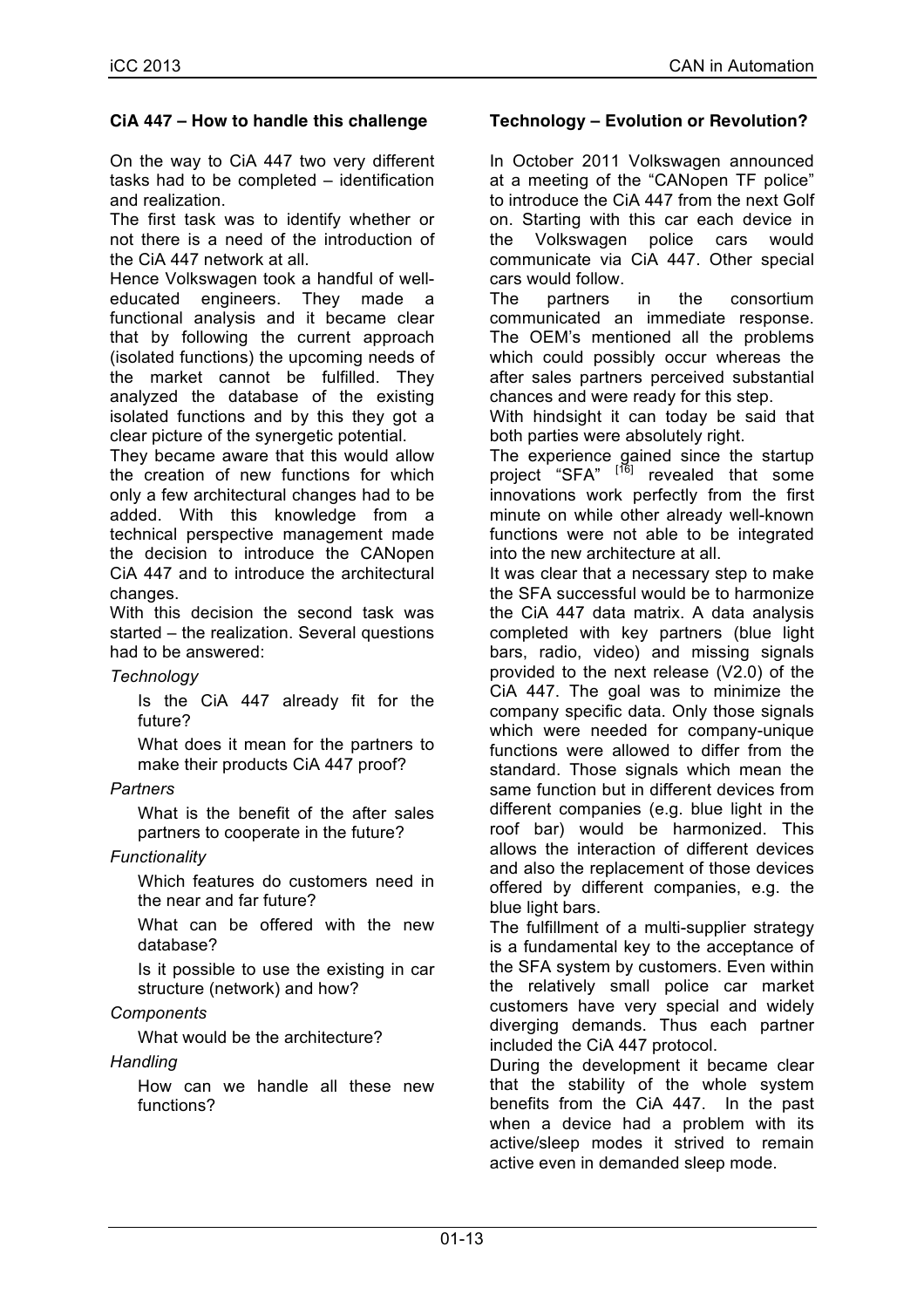By the introduction of the standard software and the usage of the network management it makes it easy to identify specify problem areas. When such a problem is fixed the solution will be available for each CiA 447 participant.

The new technology in the context of police cars is surely a revolution. In respect of the well-known usage possibilities in other similar applications it might well be an evolution.

#### **Partners – Dreamwork or teamwork?**

The idea of making the big step to CiA 447 might have sounded like dreamwork. A standardization in very small markets? Would this mean that only the big companies can afford this? Surely not!

In the course of this project it was seen that within each company the respective products quality increased. The engineers no longer had to focus on very special solutions for quite a small number of customers but they could focus on the development and improvement of their functions. The harmonization of standards opens the market. They have a wider database which might (and already do)

potential customers. The answer is easy – Teamwork!

# **Functionality – The future started two years ago!**

lead to new functions. Also they can now offer their products to a wider range of

In the very beginning of the SFA-project Volkswagen started discussions with customers regarding their needs. The commonly known functions served as the basis of the discussion. In the course of these discussions some things became clear and were settled:

- Development has to take place closely coupled to customers.
- Due to the new broad database there might be some features available which customers never thought about before.
- Police cars should no longer be seen isolated but it has to be a part of the whole police apparatus.

Subsequent to this clarification several workshops between police representatives and Volkswagen have been performed. In these workshops the layout of the known functions has been defined as well as the necessity and time to market of the new ideas. Furthermore it was agreed that also the control room / headquarter has to keep track with the new functions.

Compared to the common approach it can be said that the introduction of the CiA 447 defines a new generation. It allows the sustainable functional expendability of special cars for years to come.

#### **Components – Can the complexity be handled at all?**

It became clear that the firewall to the basic car should be kept. The special car domain shall be decoupled from the basic car domain.

The first approach was to attach those special car components which communicate to the CiA 447. A dedicated sub-domain was created.



*Figure 2: Exemplary architecture with CiA 447*

It is clear that just by connecting the components via CiA 447 a police car won't behave as it should. The components still don't know anything about each other.

Since the OEM's still would remain responsible for the integration they have to understand each function in detail, their own and those of the partners. With having this detailed knowledge it should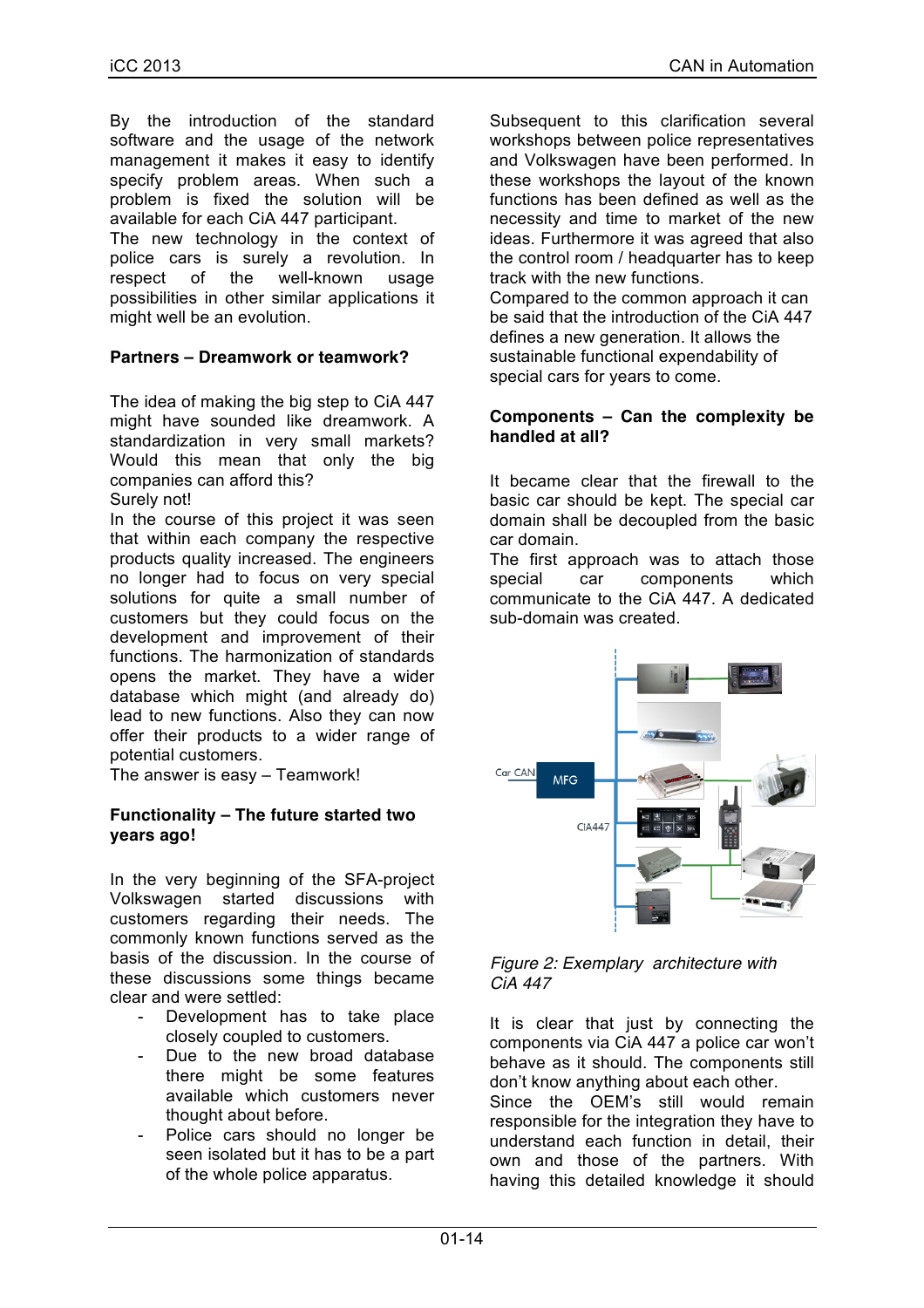be possible to develop those higher functions which just can be realized by use the mentioned synergies. Consequently Volkswagen decided to develop the higher functions on their own. The partners remain responsible for their devices and can sell them also in the future and the integrator is able to fulfill future market needs. This appears to be the only way to handle the complexity of the upcoming market needs.

# **Handling – Listen to the customers!**

With this architectural decision the only question was how all these new functions can be handled. The so far approach of allowing an arbitrary number of handling devices would not have been future-proof. From the start of this project on Volkswagen spoke and listened to their customers. The policemen as well as the police advisory board told that the complexity of the handling devices in the car more and more becomes dangerous in certain situations. If one has to search for the right button in a stressful situation faulty handlings can occur. So there was an urgent need to reduce the complexity.

In this time the PTI provided a recommendation of how the handling in police cars should function in future generations. In detail they proposed that there should be one central handling device and a number of additional hard keys for immediate direct access to some functions. Volkswagen fully agreed to this recommendation.

They agreed to cooperate with selected police departments and developed a system which allows the centralized handling of each special car function.

The key was the utilization of the series multimedia systems touch control panel. Based on the MIB  $[12]$  they developed a solution to use this without changing anything in the MIB. By this they benefit from the development for millions of cars and utilized it for their special cars customers.

The smart integration is enabled by one central ECU (the SFA) which is responsible for all new functions, the control of each external function and the interface to the touch control panel. Also a panel with 10 hard keys was implemented.

So the discussion result with individual customers and customer forums was the definition of where the handling in the future police car has to be done.



*Figure 3: The hard keys and touch panel handling*

Another question was how the user interface should appear. Together with the policemen the surface and levels were designed and some rules where agreed:

- There shall be an area which always shows the current status of the special functions.
- The most important functions shall be started on the top level. Each top level shall be entered by just one touch.
- The biggest space on the panel shall serve for the handling of the functions.
- The handling shall be intuitive.
- Wherever it makes sense icons shall be used instead of texts.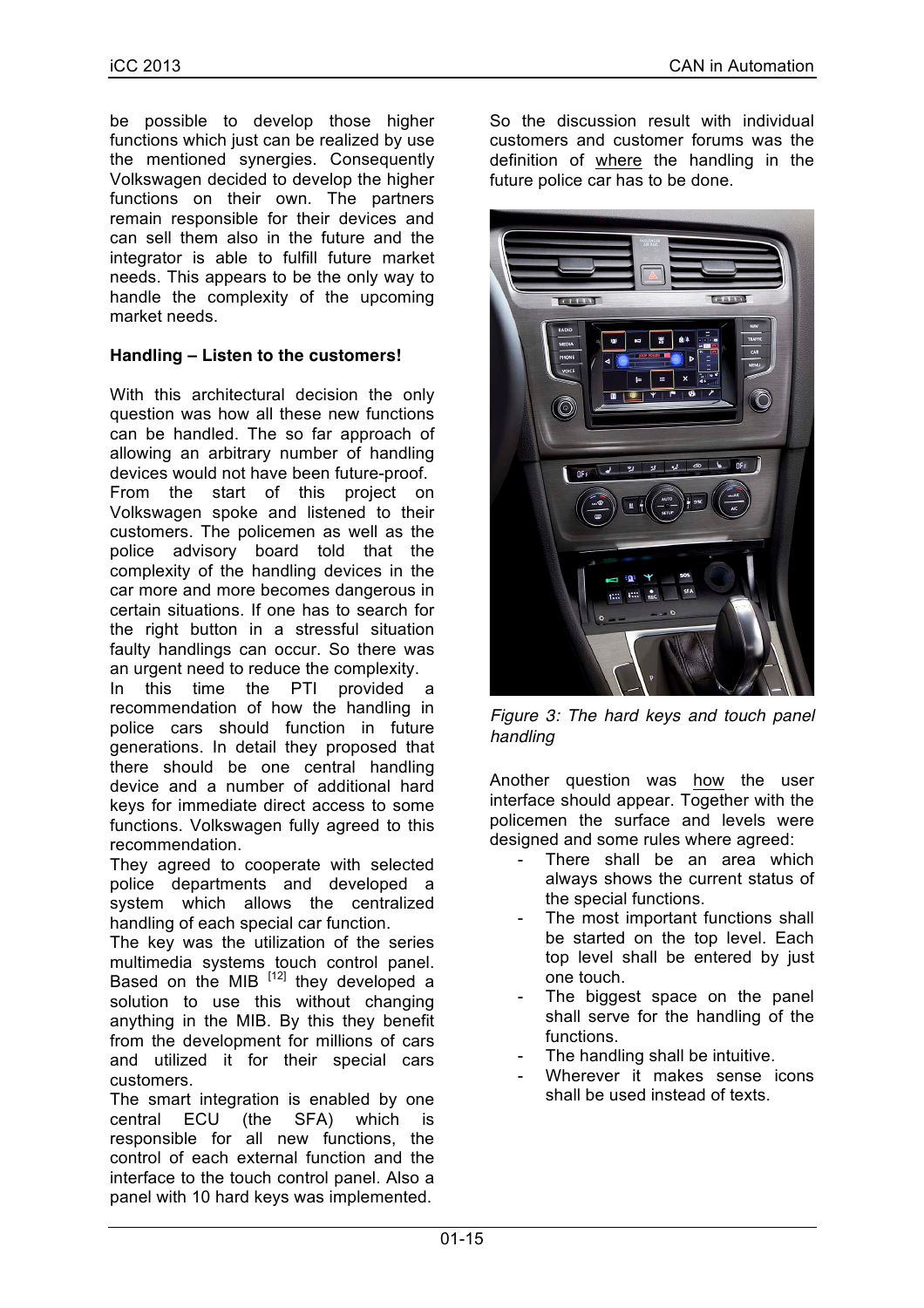

*Figure 4: The roof bar level of the SFA*

With these rules Volkswagen and its partners designed the system.

Some examples of the customers influence:

- The screen for the radios shows exactly what the policemen know from the "old" radio systems.
- lcons where used wherever it makes sense. Commonly known icons are used.
- Main function buttons are big.

With the introduction of the CiA 447 standard in the special cars and the consequent realization of customer's wishes Volkswagen follows the assumption that Dr. Martin Winterkorn summarized on the IAA 2013 in a very comprehensive way. It is translated as follows:

"This is why Volkswagen remains what it is for a long time now. A company that listens to people very thoroughly… designing ideas with a big heart and most of all – passion!"

# **Summary**

In the past it was hardly possible to add more functions to highly equipped special cars. Presently the CiA 447 standard allows the special car world to enter a new dimension.

The utilization of the CiA 447 opens a new door. By using this standard it becomes possible to enable the connection of available data.

Together with smart ideas like the SFA system which fulfills the customer's needs special cars will be fit for tomorrow.

In future generations there could be the focus on communication with the environment. Ideas like the car-to-car communication or even car-toenvironment is almost ready to be introduced to series (special) cars.

The CiA 447 and upcoming innovations make police work substantially safer.